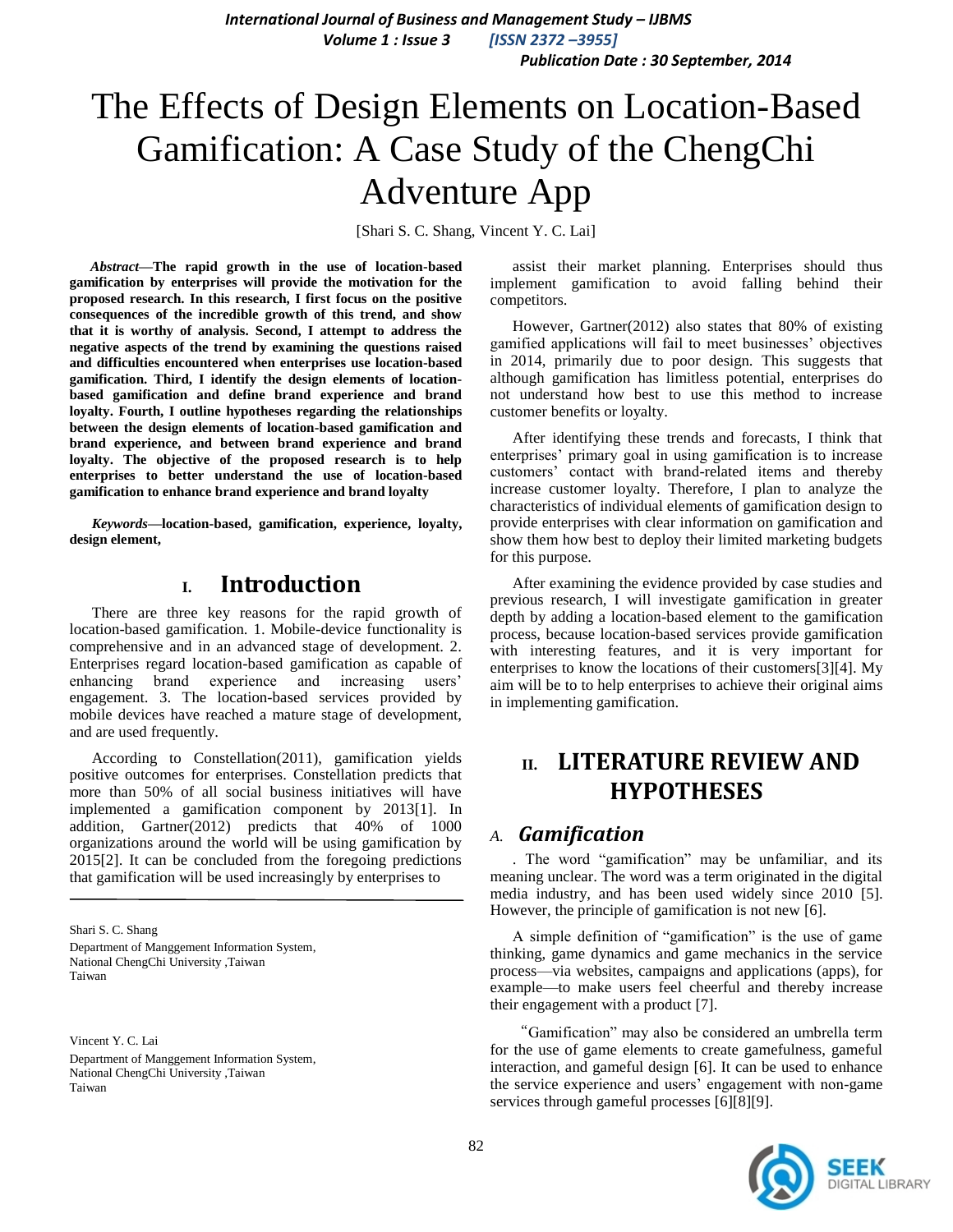### *International Journal of Business and Management Study – IJBMS Volume 1 : Issue 3 [ISSN 2372 –3955]*

 *Publication Date : 30 September, 2014*

Coca-Cola's sponsorship campaign for the movie Skyfall, "Unlock the 007 in You," is an excellent example of gamification. Customers who bought Coca-Cola from a particular vending machine were given a 007-style mission with a reward for successful completion (tickets to watch Skyfall). This act of gamification enabled customers to experience the life of a secret agent, and gave them a new image of Coca-Cola (e.g. the perception that "Coca-Cola is cool and will make me stronger, faster and more handsome, like James Bond").

The case studies and literature on this topic all indicate that gamification is a broad concept that can be used by any industry in any medium (telephones, watches, mirrors, computers, monitors, etc.) and anywhere (home, restaurants, schools, parks, streets) to increase users' brand engagement or experience through enjoyment. By transforming users into players, gamification increases their brand loyalty and/or their desire to buy brand-related items [10][11].

The distinction between "game" and "gamification" is not always clear-cut, and the two words are much similar [6]. However, there are still some differences between the two concepts. From the perspective of vendors and consultants, gamification is related to benefits and customers' engagement[5].Overall, gamification was born for the brand's reputation and more concerned about the adoption of game thinking, game mechanics, game technology and game-design methods [5].

In terms of commercial value, gamification is also an effective marketing tool that can be used to engage customers with a particular brand through gameful processes. Gamification has a social function that engages users and increases their loyalty to a brand (Wireless News, 2013).

# *B. Location-Based Apps*

Location-based applications use information on the geographical positions or physiological states of mobiledevice users [12][13]. For example, players may be able to see enemies' locations within a limited range and access their partners' locations from any other locations. With advanced functionality, players may also obtain information on their partners' bodily states, moods and tactics [14]. Due to their convenience and potential advantages, location-based services have become central to the expansion of the mobile-device market [12][13].

# *C. The Influence of Mobile Apps*

Most people carry their personal telephones with them at all times. With the development of  $3\bar{G}$  and  $4G$  networks, mobile phones have become an important social habit, and we are accustomed to interacting with others on our mobile devices[4]. Credit Suisse (2012) estimates that 1 billion smartphone devices will be sold in 2014 alone [15]. Such predictions suggest that the number of smartphone users is increasing at an incredible rate, and that mobile apps thus have huge potential to help businesses improve brand experience, collect data and offer more interesting services.

Branded apps shape brand experience by exposing users to branded logos, slogans, icons and identities. As a method of "pull" advertising, they have a natural advantage:"pull" advertising is better than "push" advertising because it allows customers to choose which apps to download, and to control how much information will be revealed by the apps [16]. According to Hutton and Rodnick (2009), branded apps may be the most powerful and useful advertisement tool yet developed [17].

# *D. Location-Based Gamification*

" Location-based gamification" is the combination of location-based services and gamification to create a better brand experience that engages more users. Innovatively combining location-based services with gamification can make any street corner or ordinary object meaningful and memorable [4]. Location-based gamification represents a new generation of both gamification and location-based service provision [3][14].

As location-based gamification is used more widely and considered more valuable than gamification in enhancing brand experience, collecting data and increasing profit; it is not merely an entertainment medium. Enterprises can combine location-based services with gamification to allow customers to access gamified apps anywhere and use them with ease. Location-based services help to make customers aware of the enterprise providing the gamified service, foster their commitment to the relevant brand and encourage them to spread positive information about the brand by word of mouth [3][18].

A simple example of the location-based gamification design is Foursquare, which combines a location-sharing service with gamification. Players receive points and awards for "check-ins," and compete with other players for rewards. The user with the highest number of "check - ins" receives recognition and an honorary title. McKenzie(2011) argues that the use of location-based gamification to collect data and engage customers is surely worthy of additional study, as research on this topic is still at an early stage [3].

### *E. Brand Experience*

Brand experience is created when customers come into contact with, shop for, receive and/or consume brand-related services, products or websites. The nature of brand experience is determined by brand-related stimuli such as logo, design, color, name, store environment and packaging [19].

According to Brakus, Schmitt and Zarantonello(2009), brand experience has four dimensions (sensory, affective, behavioral and intellectual), each of which can be evoked by particular brand-related stimuli [19].

1) The sensory dimension of brand experience:

The sensory dimension of brand experience comprises the "visual, auditory, tactile, gustative, and olfactory stimulations provided by a brand" [19]. Strong sensory impressions create a powerful sensory brand experience.

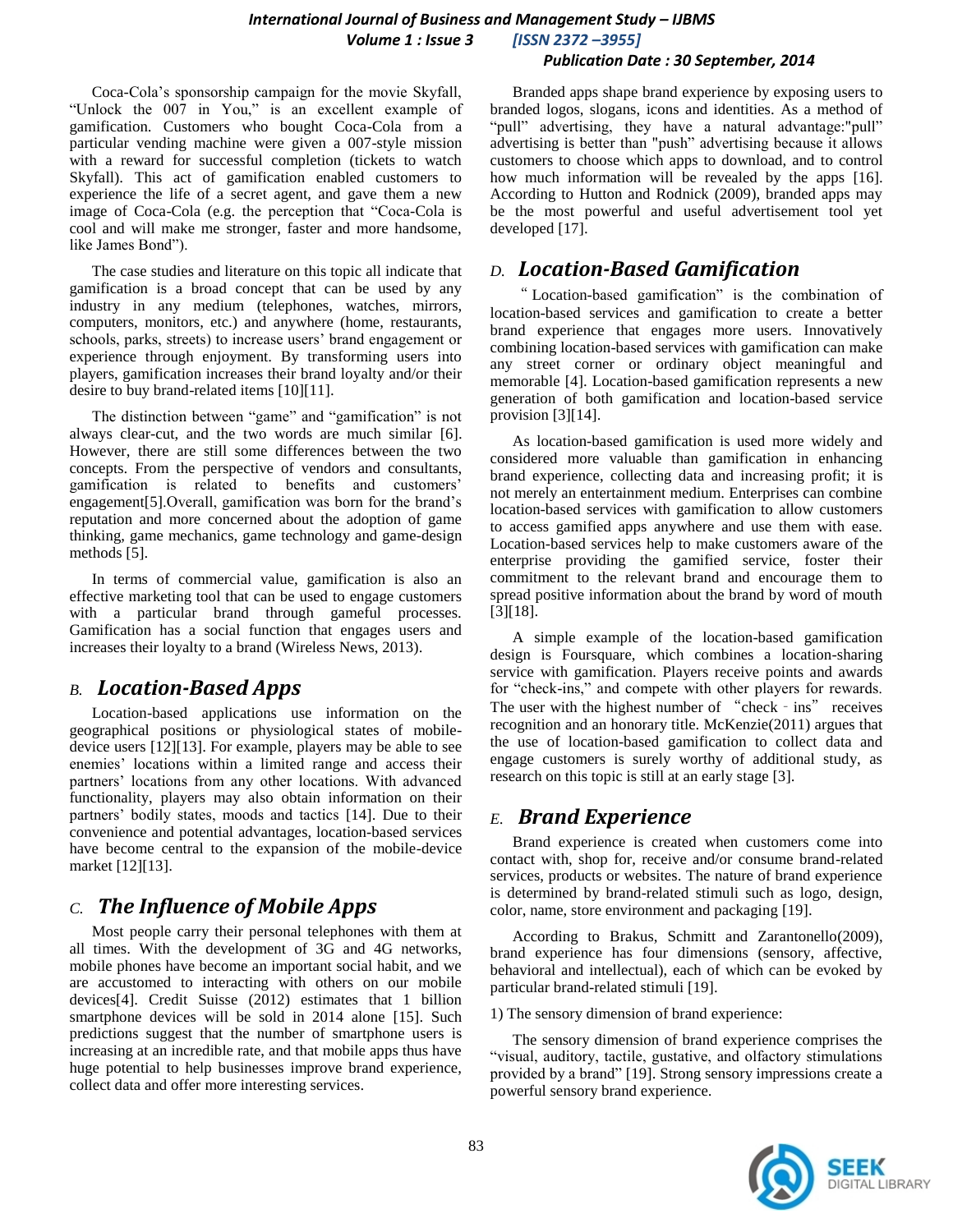#### *International Journal of Business and Management Study – IJBMS Volume 1 : Issue 3 [ISSN 2372 –3955] Publication Date : 30 September, 2014*

#### 2) The affective dimension of brand experience:

The affective dimension of brand experience comprises the feelings or sentiments elicited by the brand and customers' emotional connection to the brand [19].

3) The intellectual dimension of brand experience:

" Intellectual brand experience" refers to the brand's ability to make customers think or elicit their curiosity [19].

#### 4) The behavioral dimension of brand experience:

"Behavioral brand experience" reflects the brand's ability to make customers physically active and interact bodily with the brand [19].

A review of the existing evidence leads to two key observations on brand experience.1.The quality of brand experience produced by brand stimuli has a real effect on consumers' satisfaction, personal response and loyalty[19][20]. 2.Lee et al.(2011) define experiential marketing as the provision of memorable and compelling brand-related experiences[21]. Therefore, brand experience can be regarded as closely related to memory. According to Brakus, Schmitt and Zarantonello (2009), effective brand experiences are stored in customers' brains for longer, and continue to affect consumer satisfaction and loyalty after the experiences themselves have ended [19][22][23].

It can be concluded that the use of appropriate stimuli in location-based gamification to provide customers with more impressive or long-lasting brand experiences and memories will increase consumers' satisfaction and loyalty.

# *F. Design Elements of Location-based Gamification*

As discussed previously, gamification entails the use of game-design elements to create gameful experiences [5], and there is no clear-cut distinction between game and gamificatio[6]. Therefore, understanding game-design elements is a good way of optimizing gamification design strategy. Taking a cognitive-psychological approach, Demetrovics et al.(2011) categorized 129 motives into the following 7 motivational(1.Escape 2. Coping 3.Fantasy 4.Skill development 5.Recreation 6. Competition 7. Social) areas to give 56 questionnaire items [24].

Following Sotamaa (2002), I will add a "location-based element" to my research to gain more in-depth insight into the trend of location-based gamification[4].

Based on the characteristics of the above game-design elements and existing research on the roles of various brandrelated stimuli in shaping different dimensions of brand experience [19],I offer some hypotheses concerning each location-based gamification design element.

1) Design elements relating to "Escape":

Users exhibiting the "escape" motivation wish to escape reality, especially real-world problems [24].

Virtual reality (VR) is the technology most commonly used in gamification to enable users to escape the real world. Users experience a virtual environment by such means as body-tracking devices, visual displays or other sensory-input devices [25].

In the process of escaping reality, users gain a visual and sensory connection with virtual reality, leading to the following hypothesis.

#### H1: The design element of "escape" in location-based gamification positively affects sensory brand experience

#### 2) Design elements relating to "Coping":

The "coping" element of gamification design concerns the use of gamification to help users cope with real problems (such as stress, aggression and anxiety) and manage negative moods and unwanted impulses [24].

The traditional definition of "coping" concerns the management of one's response to distress or other emotions. More recently, scholars have emphasized the connection between coping and controlling one's emotions [26][27][28]. According to the above research, design elements that successfully support the "coping" motivation must be familiar and related to our emotions. Based on the assumption that design elements related to the "coping" motivation help users to manage negative emotions and leave a strong impression in their minds, I offer the following hypothesis.

#### H2: The design element of "Coping" in location-based gamification positively affects affective brand experience

#### 3) Design elements relating to "Fantasy":

The "fantasy" element of game design enables the user to step out of his/her usual identity into a new identity in a fantasy world, and to experience things that are impossible in real life [24].

According to Myers(1990), the fantasy element engages players, and Garris et al.(2002) add that the fantasy element can motivate users to take part in games and satisfy their individual psychological needs[29][30]. Malone and Lepper (1987) argue that the fantasy element can also fulfill emotional needs. According to this research, the fantasy element is directly tied to users' emotional and mental states [31].

For example, the "Unlock the 007 in You" gamification gave users the opportunity to assume the role of the handsome and charming James Bond: an example of gamification that presumably satisfied the psychological aspirations of many boys and men.

Based on the above research and the particular features of the "fantasy" element of game design, the following hypothesis can be offered.

H3: The design element of "fantasy" in location-based gamification positively affects affective brand experience

4) Design elements relating to "Recreation":

"Recreation" refers to engagement in games or activities for the purposes of enjoyment and relaxation [24].

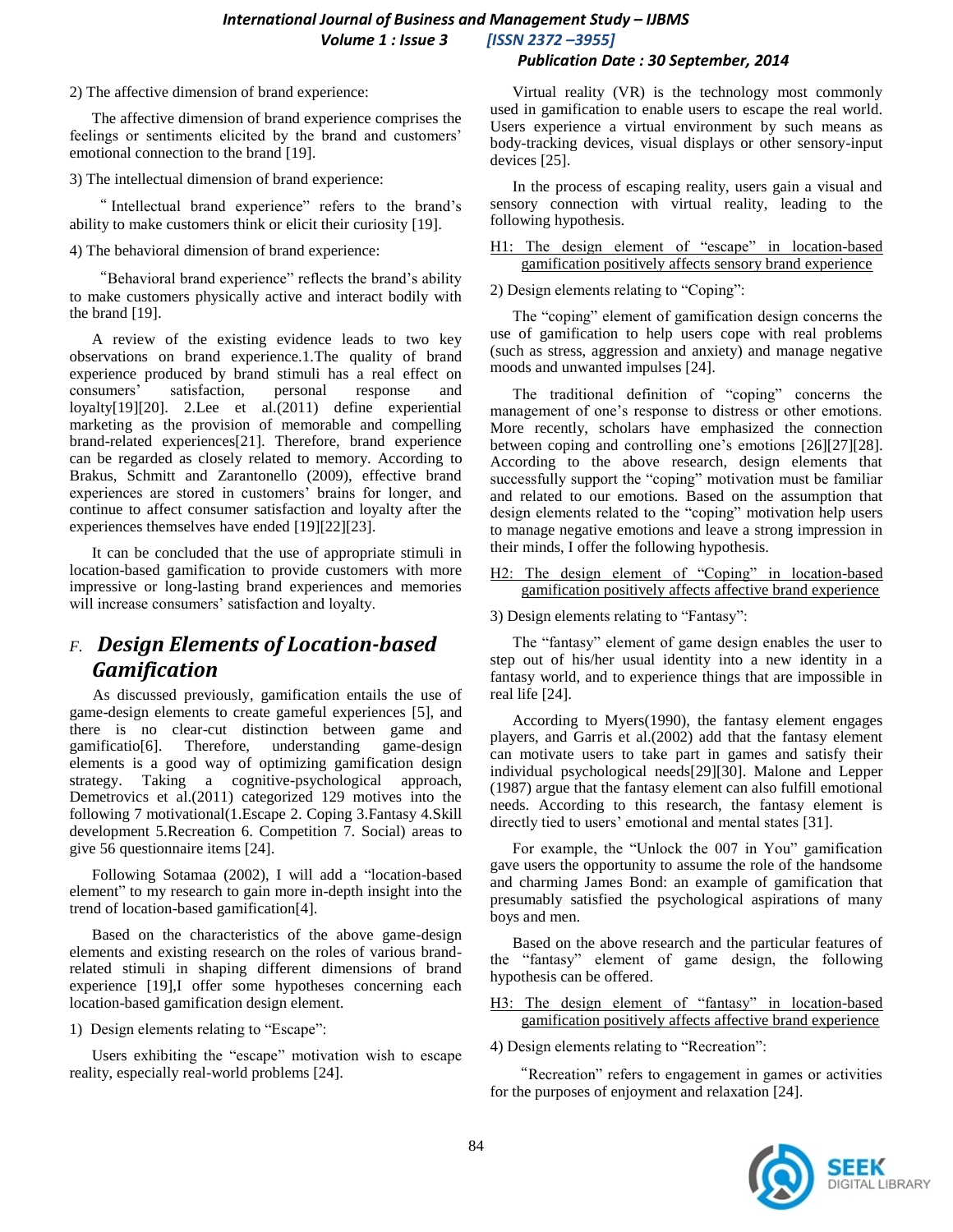#### *Publication Date : 30 September, 2014*

The enjoyment that naturally arises from a user's mental engagement with a game can be termed the standard emotional response [32].

Recreation is associated with enjoyment, users' basic emotion, which leads to the following hypothesis.

#### H4: The design element of "recreation" in location-based gamification positively affects affective brand experience

5) Design elements relating to "Social" interaction:

The "social" element of game design gives users the pleasure of getting to know other people while interacting and playing games with them[24].

Nysveen et al.(2005) argue that social interaction is becoming increasingly significant to mobile location-based services and experiential services [33]. Social interaction is positively related to commitment [34][35]. According to the theory of relational cohesion, emotions affect commitment behavior [36].

From the above review, it can be concluded that social elements of game design are related to commitment, which in turn is related to emotion. I thus offer the following hypothesis.

H5:The design element of "social interaction" in locationbased gamification positively affects affective brand **experience** 

6) Design elements relating to "Skill development":

Users motivated by "skill development" to play games seek to improve their coordination, concentration or other essential skills [24].

In my research, I will focus on location-based gamification, with particular reference to the ChengChi Adventure app. Location-based gamification always requires users to avoid or search for particular people, buildings or items, and engages their mobile-device operating skills and social competence. Such activities always make users feel curious and seek to improve their skills to successfully complete all of the challenges and receive the best rewards.

The foregoing discussion leads to the following hypothesis.

H6: The design element of "skill development" in locationbased gamification positively affects intellectual brand experience

7) Design elements relating to "Competition":

The "competition" element of game design reflects users' motivation to gain a sense of achievement by competing with and defeating others [24].

Frederick-Recascino and Schuster-Smith(2003) argue that competition plays a vital role in intrinsic motivation, and cannot be disregarded [37]. Competition is also unpredictable, and inevitably makes users work hard to win through a discovery process [38].

In location-based gamification, the use of competition in location-based gamification challenges users to find a means of satisfying their curiosity and their desire to win. I thus offer the following hypotheses.

- H7: The design element of "competition" in location-based gamification positively affects affective brand experience
- H8: The design element of "competition" in location-based gamification positively affects intellectual brand experience
- 8) Design elements relating to "Location-base":

Location-based design elements require players to move to specific locations, find certain objects/people or avoid other players [4]. Location-based elements have great potential to engage players with their physical environment; for example, setting players the task of going to a particular location [4][39]. Due to the "required mobility" of location-based game design, players gain information on the geography of the area in which the game is played [4].

Location-based gamification merges real-life memories and personal histories with elements of a game, conferring new, brand-related meaning on given locations, buildings or things [4].

It can be concluded that location-based elements of game design can motivate users to physically view or touch real stores or brand-related items, and also to experience new feelings and emotions. I thus offer the following hypotheses.

- H9: The design element of "location-base" in location-based gamification positively affects affective brand experience
- H10: The design element of "location-base" in location-based gamification positively affects intellectual brand experience
- H11: The design element of "location-base" in location-based gamification positively affects behavioral brand experience

### *G. Brand Loyalty*

Early researchers defined brand loyalty in one dimension, as consumers' inclination to repurchase products based on their satisfaction and accumulated experiences of the brand [40][41]. According to Jacoby and Olson(1970), who took a psychological approach to brand loyalty, brand loyalty is the result of non-random, long-lasting behavioral responses that shape a mental purchase process comprising certain decision units [42].

More recently, researchers have identified two dimensions of brand loyalty: affective loyalty and behavioral loyalty [43]. Chiou and Droge (2006) argue that affective loyalty entails a degree of dispositional commitment to a brand on the part of consumers[44].

In addition, Lin(2010) states that both behavioral loyalty and affective loyalty—which refers to a consumer's preference for and affinity with a specific brand—are revealed in actual purchase behavior[45]. Bennett and Rundle-Thiele (2004) note that recommending a brand to family or friends is another brand-loyal behavioral response [46].

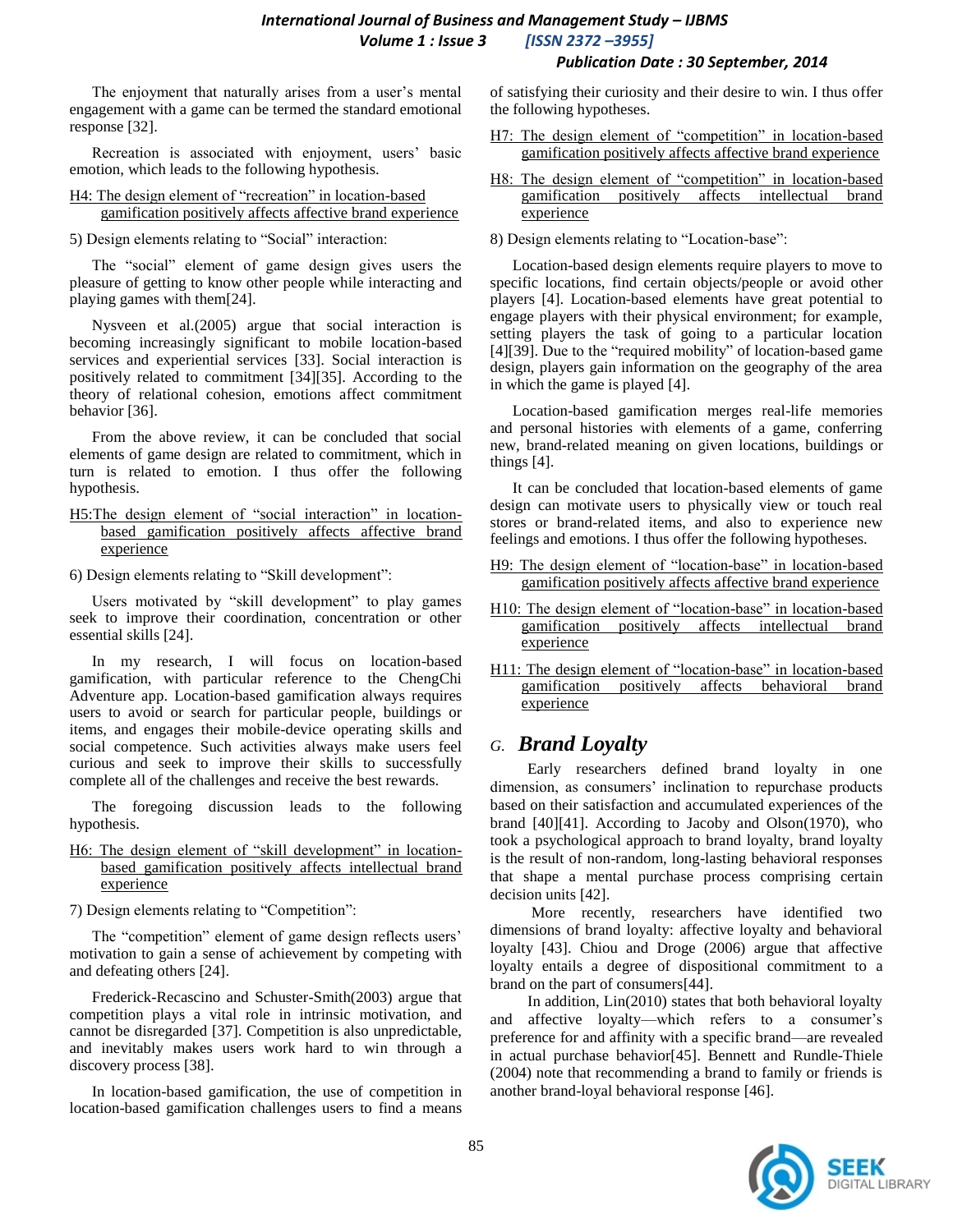### *International Journal of Business and Management Study – IJBMS Volume 1 : Issue 3 [ISSN 2372 –3955]*

#### *Publication Date : 30 September, 2014*

I combine the two dimensions of brand loyalty. As Kuikka and Laukkanen (2012) explain, most of the marketing literature defines brand loyalty as a result of the interplay between the consumer's attitude (affective brand loyalty) and repeat purchase behavior (behavioral brand loyalty) [43][47][48][49][50][51][52][53].

With regard to the relationship between brand experience and brand loyalty, a pleasurable brand experience makes consumers wish to repeat the experience, increases satisfaction and thereby increases existing and future consumer loyalty [19][20].

Other researchers recommend that businesses use consumer satisfaction as an important predictor of consumer behavior [19][54]. Furthermore, Reast(2005) argues that brand loyalty is constructed by consumers' consistent satisfaction. It can be concluded from the findings of these studies that brand experience affects consumers' satisfaction and in turn their brand loyalty [55].

It is clear from the above that brand experience has four dimensions and can affect satisfaction and thereby brand loyalty. Thus, the following hypotheses can be offered.

- H12: Positive sensory brand experience positively affects brand loyalty.
- H13: Positive affective brand experience positively affects brand loyalty.
- H14: Positive intellectual brand experience positively affects brand loyalty.
- H15: Positive behavioral brand experience positively affects brand loyalty.

# **III. METHODOLOGY**

#### *A. Research Framework*

The objective will be to empirically test the hypothesized relationships between the design elements of location-based gamification, brand experience and brand loyalty. The hypotheses are summarized in Figure 1.



### *B. Prototype Design and Data Collection*

This paper describes a study surveying users' responses to the elements of location-based gamification and their opinions of the potential influence of these elements on brand experience and brand loyalty. After we analyzing 11 gamifications ,the ChengChi Adventure app will be the research focus because it contains all of the 8 elements of location-based gamification listed above.

The measures for the design elements of location-based gamification are adapted from Demetrovics et al. (2011) and Sotamaa(2002) [4][24]. The measures used for the four dimensions of brand experience are adapted from Zarantonello and Schmitt (2010) [19]. The measures of brand loyalty are adapted from Jacoby and Chestnut (1978), Bennett and Rundle-Thiele(2004) and Chiou and Droge (2006) [41][44][46]. All of the survey items will be measured on a five-point interval scale. To test the conceptual framework, data will be collected on the users' experiences by questionnaire to verify the hypotheses. All of the subjects will have experienced the ChengChi Adventure app before they fill out the questionnaire. The questionnaires will be sent to the subjects online. An expected 350 surveys will be collected. To ensure the clarity and suitability of the questionnaire items, 30 pre-test questionnaires will be sent to obtain the subjects' opinions of the questionnaire. After discussing and editing any unsuitable content, the formal questionaire survey will be undertaken.

SPSS 17.0 software will be used to verify the validity and reliability of the model. The survey instruments will be used primarily to measure the influence of the design elements of location-based gamification on brand experience and brand loyalty, and to test the hypotheses.

#### *References*

- [1] Constellation <https://www.constellationr.com/>
- [2] Gartner <http://www.gartner.com/technology/home.jsp>
- [3] McKenzie, G. (2011). Gamification and Location-based Services. In Workshop on Cognitive Engineering for Mobile GIS.
- [4] Sotamaa, O. (2002, June). All The World's A Botfighter Stage: Notes on Location-based Multi-User Gaming. In CGDC Conf.
- [5] Deterding, S., Dixon, D., Khaled, R., & Nacke, L. (2011, September). From game design elements to gamefulness: defining gamification. In Proceedings of the 15th International Academic MindTrek Conference: Envisioning Future Media Environments (pp. 9-15). ACM.
- [6] Danforth, L. (2011). Gamification and libraries. Library Journal, 136(3)
- [7] gamification wiki <http://gamification.org/wiki/Gamification>
- [8] Salen, K., & Zimmerman, E. (2004). Rules of play: Game design fundamentals. MIT press
- [9] Huotari, K., & Hamari, J. (2012, October). Defining gamification: a service marketing perspective. In Proceeding of the 16th
- [10] Bunchball http://www.bunchball.com/
- [11] Brainsins http://www.brainsins.com/en/blog/what-is-gamification/1593
- [12] Quercia, D., Lathia, N., Calabrese, F., Di Lorenzo, G., & Crowcroft, J. (2010, December). Recommending social events from mobile phone location data. In Data Mining (ICDM), 2010 IEEE 10th International Conference on (pp. 971-976). IEEE
- [13] Shu Wang, Jungwon Min and Byung K. Yi (2008). "Location Based Services for Mobiles: Technologies and Standards". IEEE International Conference on Communication (ICC), Beijing, China
- [14] Wiegmans, W. (2005). Location-based gaming. Technical report, University of Twente, January 2005. Este volume foi tipografado em LATEX na classe UFPEThesis (www.cin.ufpe.br/~paguso/ufpethesis)
- [15] Credit Suisse https://www.credit-suisse.com/tw/en/